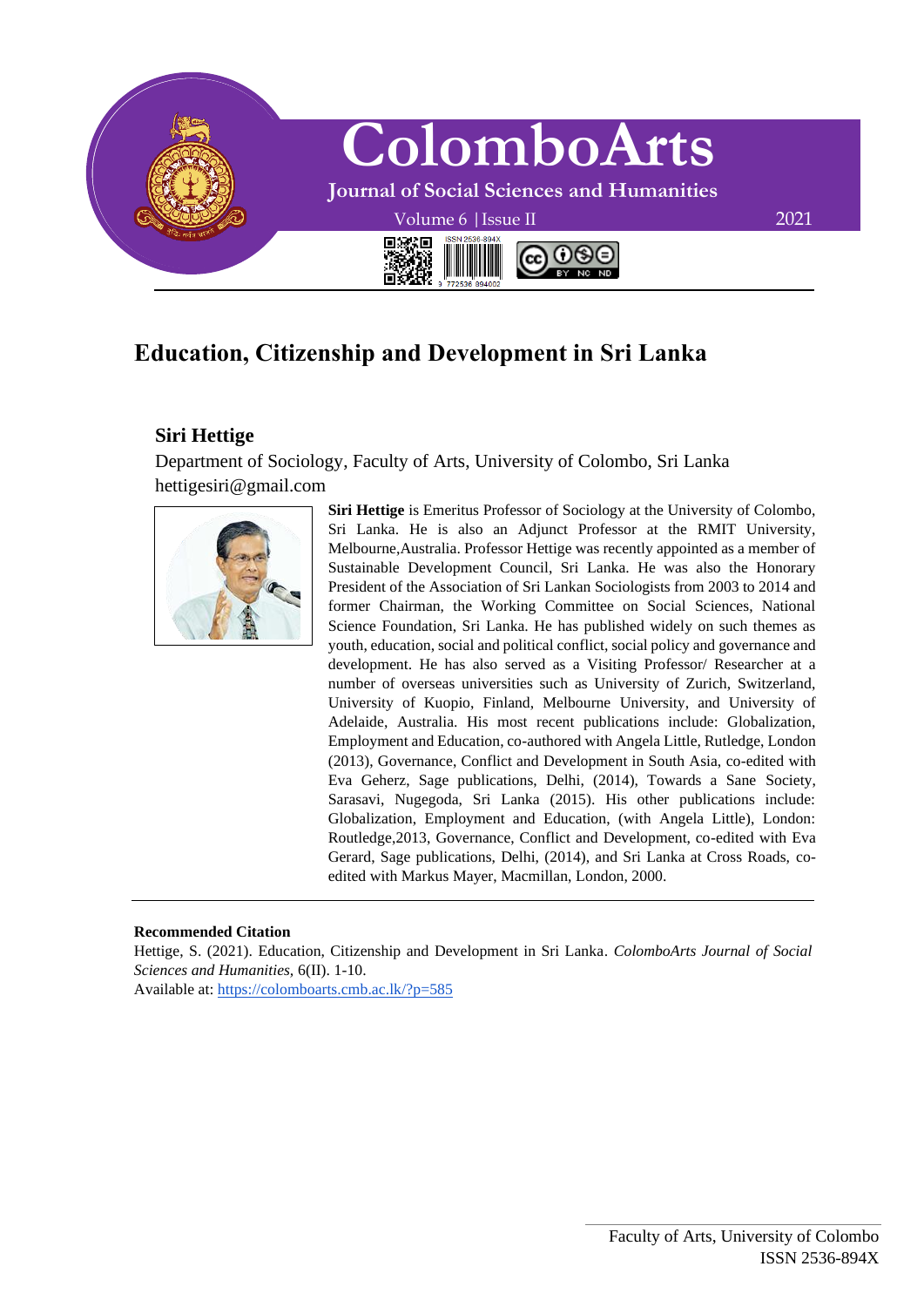# **Education, Citizenship and Development in Sri Lanka**

**Hettige, S.**  University of Colombo [hettigesiri@gmail.com](mailto:hettigesiri@gmail.com)

### **Abstract**

*.*

*Sri Lanka's post-independence social and political discourses have been dominated by issues connected with education, citizenship, national identity and economic development. This essay, based on some of the more recent social science research literature, provides a brief overview of the interconnections and interdependencies across the domains of education, citizenship and development. While much of the social science literature dealing with education, national identity and development have remained largely segmented, the analysis here is an effort to demonstrate how the three areas are closely interconnected. The essay also identifies the need to adopt evidence based public policies to bring about desired change. The key challenge is how to align education, national identity and development in order to achieve wider societal goals of national integration and inclusive and equitable development. Social science research has a critical role to play here, not only to inform social and political discourses on the above issues but also to guide the process of public policy making in the relevant sectors.* 

*Keywords***:** *education, citizenship, development, public policy, social justice, societal goals*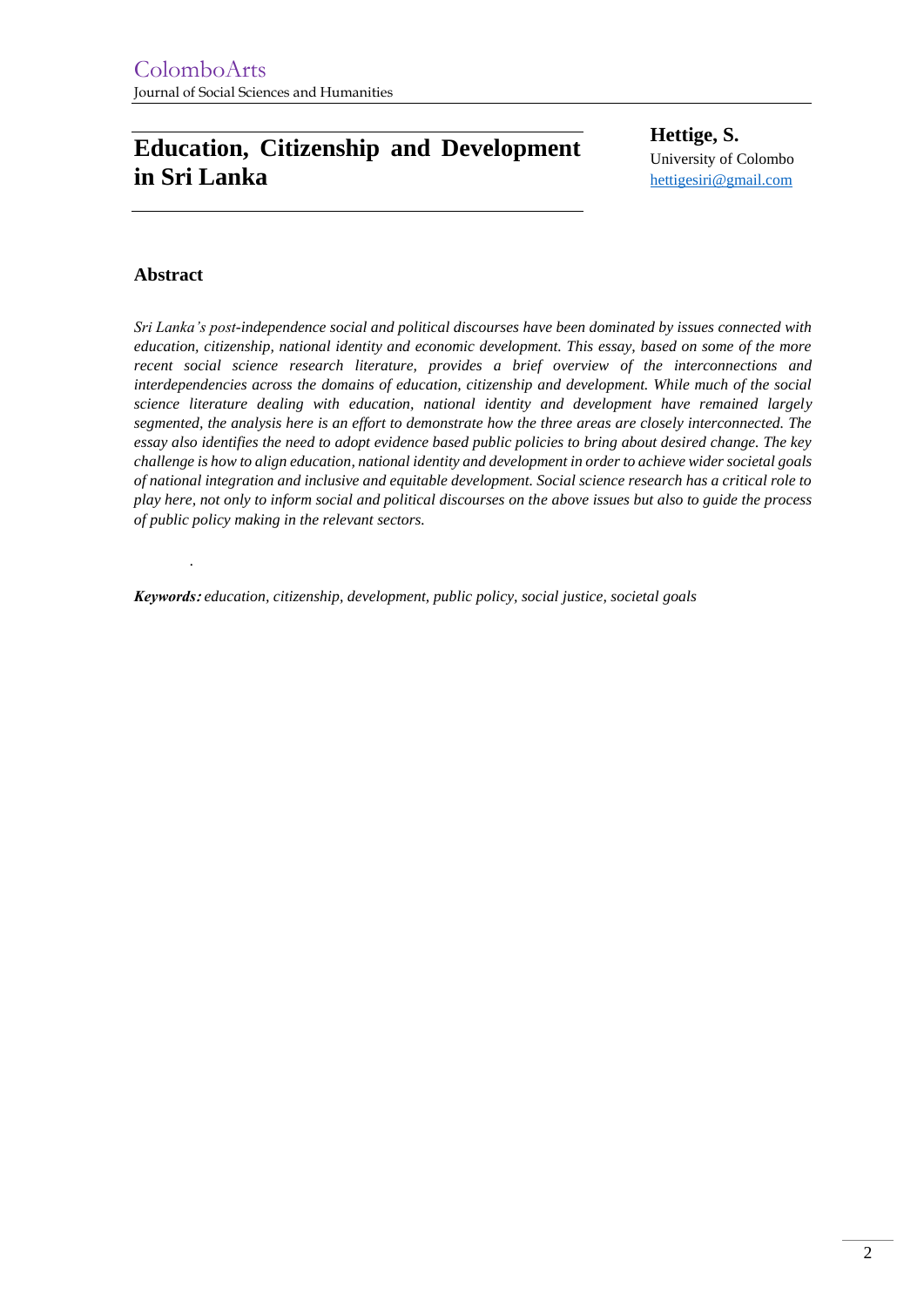#### **Introduction:**

The title of the present essay refers to three broad areas of public policy, namely, education, citizenship and development. In this essay, for want of space, no attempt is made to provide any detailed account of each one of the three areas based on the wide-ranging social science research literature available to readers. Instead, the focus of the paper is on some of the important interconnections across the three domains in the light of Sri Lanka's experience over the last several decades. The main purpose of the essay is to identify and highlight the country's key challenges and dilemmas in finding complementarities across the education system, the formation of modern citizenship and the development process.

#### **Education and Wider Societal Goals:**

Education is widely recognized in many countries in the modern world as a means of achieving larger social and economic goals of a society. So, modern education systems are often designed in such a way as to facilitate the achievement of such wider societal goals. On the one hand, in many countries, the youngsters are provided with a broad-based education that enables them to fit into a society based on modern ideas and values. It is hoped that they eventually become active and responsible citizens of a modern state (Dewey, J., 1916). It is also in the context of general education that some of the traditional divisions in society are relegated to the background making it possible for youthful members of society to forge social and cultural bonds and identities that transcend their primordial identities (Little, A. & Hettige, S., 2013).

On the other hand, education is also widely accepted in modern societies as a means of imparting knowledge and skills that are vital for social and economic progress, besides helping youth to achieve their life goals such as intellectual, social and economic advancement as well as health and wellbeing. Moreover, the knowledge and skills can range from very basic social skills to sophisticated scientific knowledge needed to address complex problems at different levels in diverse spheres.

The multifaceted development of the individual through education mentioned above is a complex process that involves the exposure of children and youth to a wide-ranging process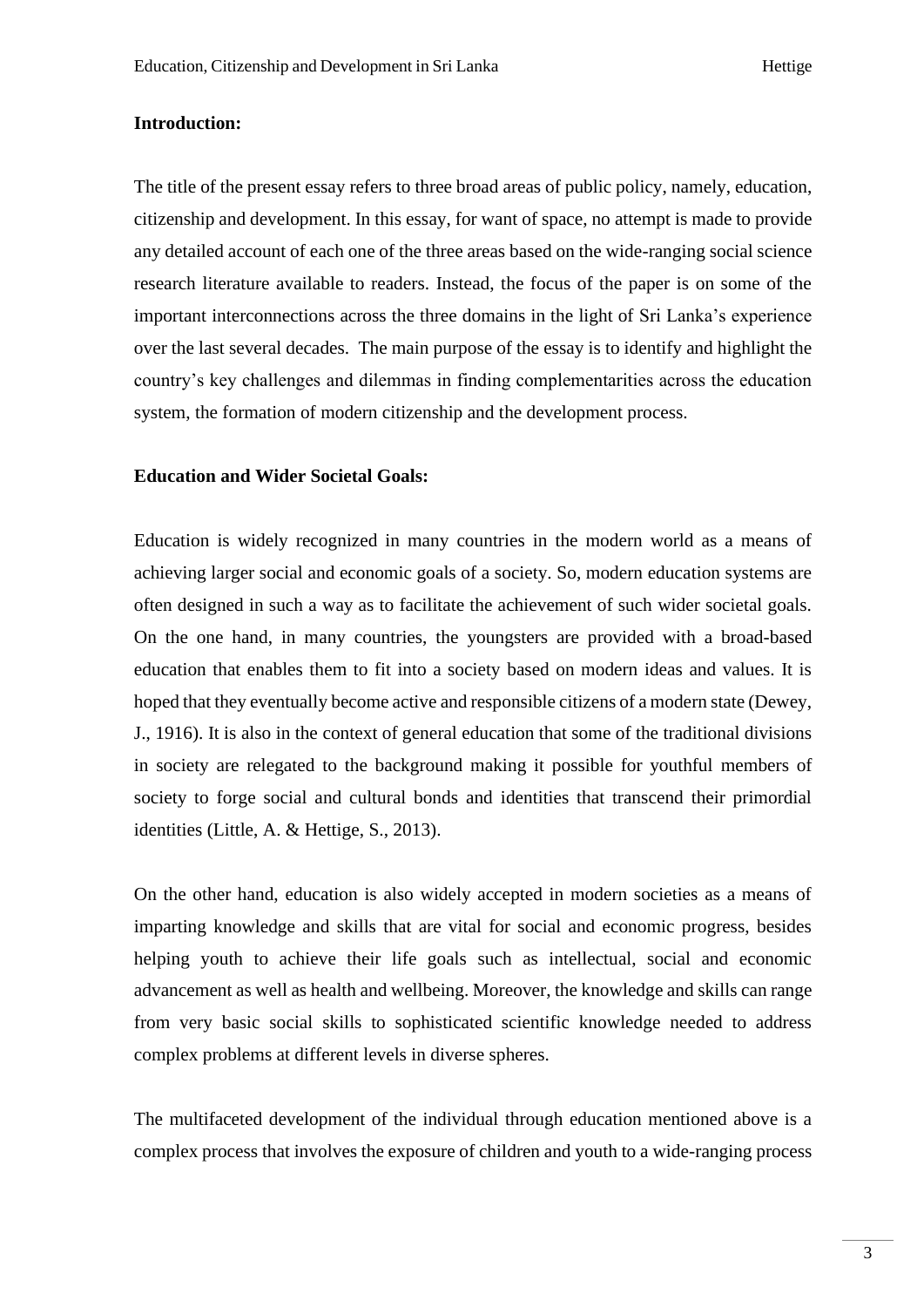# ColomboArts

Journal of Social Sciences and Humanities

of learning and interaction both in and outside educational institutions. Educational policies often determine how this process unfolds both within and across countries.

In order for the education system to play the two vital functions mentioned above, educational planners and policy makers have to develop and manage educational institutions on a rational basis. In other words, they have to ask the question whether the educational institutions in the country are operating in such a way as to help us to achieve educational and other related national goals. This question pertains to both the education system as a whole as well as to its constituent parts at different levels such as pre-schools, primary and secondary schools, diverse training institutes and universities.

When the education system does not function in a desirable manner, it gives rise to various problems that have implications beyond the education system. This does not mean that the problems emanating from the education system can be dealt with within the confines of the education system itself. Hence, the need for an integrated and holistic approach to educational development in the country necessitates inter-institutional collaboration in order to enrich the teaching and learning processes. For instance, the development of diverse competencies and skills among students requires inputs from a range of institutions at different levels.

### **Towards a Holistic and Integrated Approach to Educational Development:**

When we examine Sri Lanka's education system today, it is highly doubtful whether it fulfills the expectations with respect to many of the important aspects of education mentioned earlier. The dominant tendency within the system continues to be providing educational certificates to youth at different levels. This has given rise to a situation where the overwhelming pre-occupation of both the policy makers and educational administrators with formal examinations at the expense of many broader aspects of education such as intellectual and personality development, formation of social and cultural identities, development of diverse skills and multiple literacies such as scientific, environmental and digital literacy, acquisition of substantive social and moral values and citizenship education. The broader aspects of education mentioned here are critically important for life and functioning of individuals and groups in modern societies in the 21st century and beyond, particularly in view of the huge challenges that all societies face.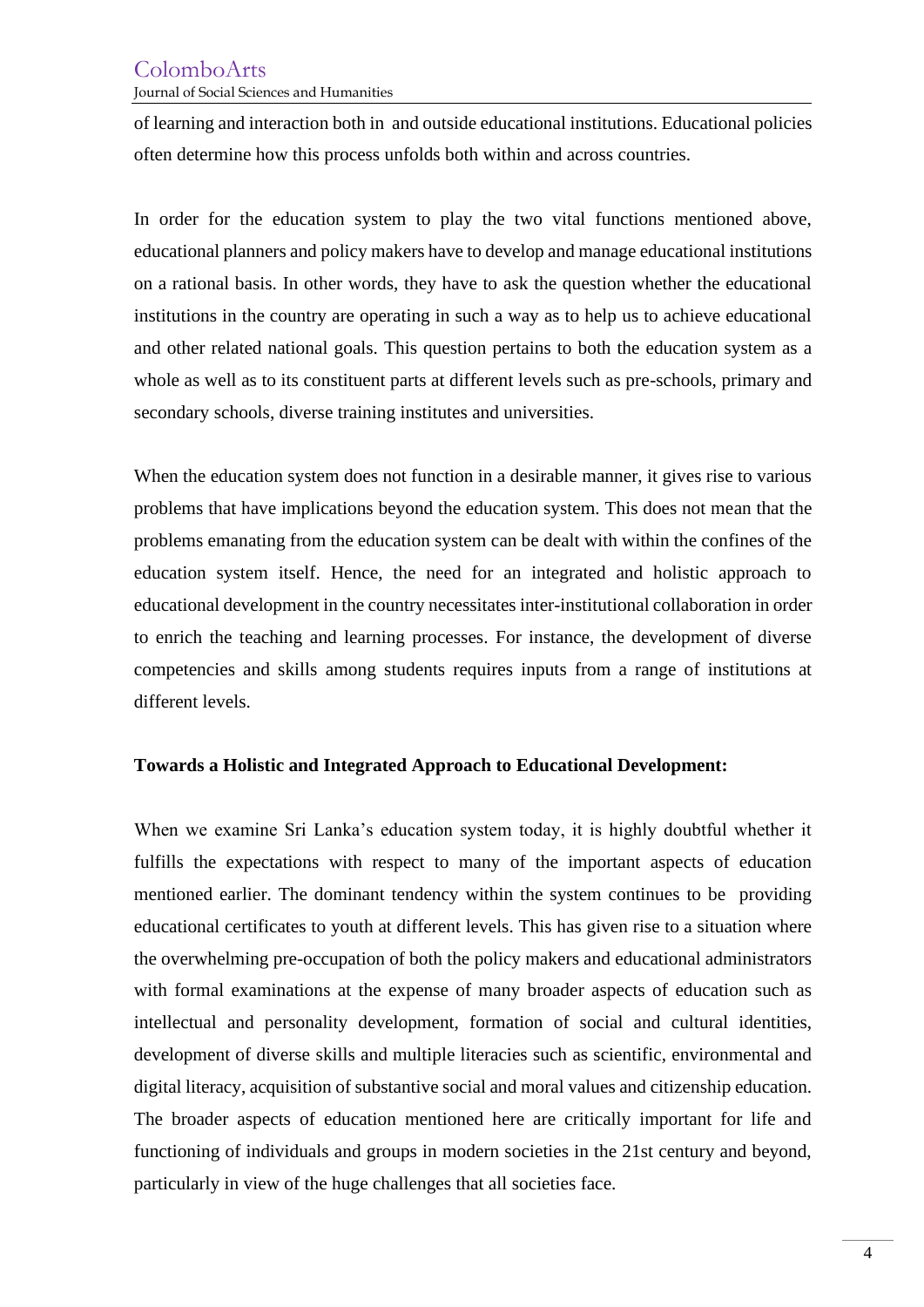As a result of the persisting narrow focus of the education system, a majority of children and youth continues to move up the educational ladder, often securing formal educational credentials, without necessarily acquiring the diverse skills and attributes mentioned above. For instance, the ability to use a language in an effective manner is not always found among those who have reached higher levels of educational attainment, let alone effective multilingual skills in a country where such skills are critical for upward social mobility as well as living in a multi-ethnic, multi-religious society.

It is also common knowledge that many educated youths do not possess much needed social skills. These skills are required in our daily lives whether at work place or in a community setting or even a household. Inter-personal communication, leadership and negotiating skills, public relations, decision making skills, basic competencies in managing a household, etc. come to our mind in this regard. There are also more specific skills that are needed in many work and domestic situations, depending on the specific roles that individuals play. Even a manual labourer working in the construction sector can benefit from the kind of training he or she has received from a general education, provided that the school system is equipped with the resources needed to provide the desired skills some of which are mentioned above.

As regard citizenship , general education system should provide opportunities for children and youth to interact, exchange ideas and learn about each other across primordial divisions of kinship, caste, religion and ethnicity. On the other hand, this could happen only when there is a common language of communication. Many people used English as a link language in the past. Those who were upwardly mobile then had to learn English in order to get into newly established formal institutions in both the public and private sectors and modern professions such as law and medicine. What is also significant is the composition of the student population in an educational institution. De facto or officially sanctioned segregation of students by ethnicity or religion can result in the formation of exclusive social and cultural identities among children and youth in a plural society leading to serious longterm adverse consequences (Hettige, S., 2011).

The repeal of English as the official language and the introduction of swabhasha education in schools and universities after independence resulted in a gradual decline of the use of English as a second language. As a result, even most of the educated youth in the country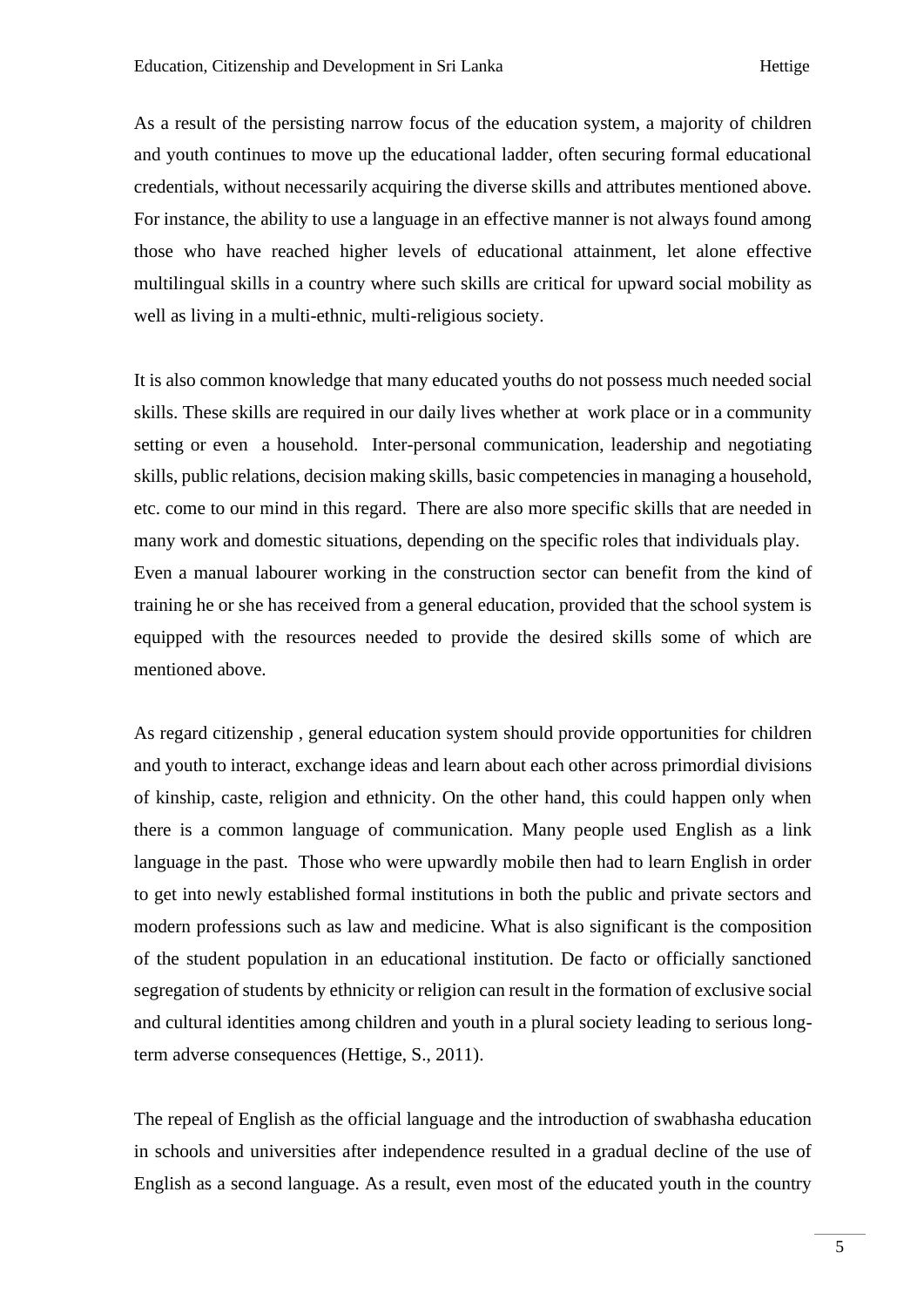# ColomboArts

Journal of Social Sciences and Humanities

became mostly monolingual. This was particularly so at lower levels of the social hierarchy where children had no opportunities to learn English outside the education system. The general education system became segregated on ethno-linguistic lines. This situation prevented children and youth belonging to different ethno-linguistic communities from interacting across community boundaries. While they continued to form their own separate identities, little or no opportunities were available for inter-cultural learning and the formation of a broader national identity, a pre-condition for national integration. The country's ethnic problem has become almost intractable at least partly due to the wide gap between ethnic communities partly created by the language barrier (Hettige, S. & Gerhard, E, eds. 2015).

Swabasha education was introduced with good intentions. Learning in the mother tongue was widely accepted as the most desirable option for children in the formative years. Learning in a foreign language can lead to alienation of children from their own culture, society and history. Yet, the educationists at the time felt that it was necessary to translate material available in other languages into local languages thereby makingthe decision to establish the Educational Publications Department under the Ministry of Education in the early 1960's.

Though some important publications were translated into local languages in the initial years, not more than a fraction of the vast body of literature became available in local languages. The situation has become worse in the recent years due to the fact that the translation of books into Sinhala and Tamil became almost impossible for want of competent translators and financial resources. Today, most of the books available in our university libraries are in English but most of our students cannot easily read them.

If the students cannot read the books available in the libraries, how can they acquire new knowledge? The inability to use a second language is a major handicap for most students in schools as well as in the universities. The knowledge of a second language among the country's youth is so low that even many English teachers are not competent in teaching the language. Unable to read original texts, a majority of the students are almost totally dependent on rote learning and a few publications available in local languages. How can such students excel in their studies and reach a high level of academic achievement and personal advancement?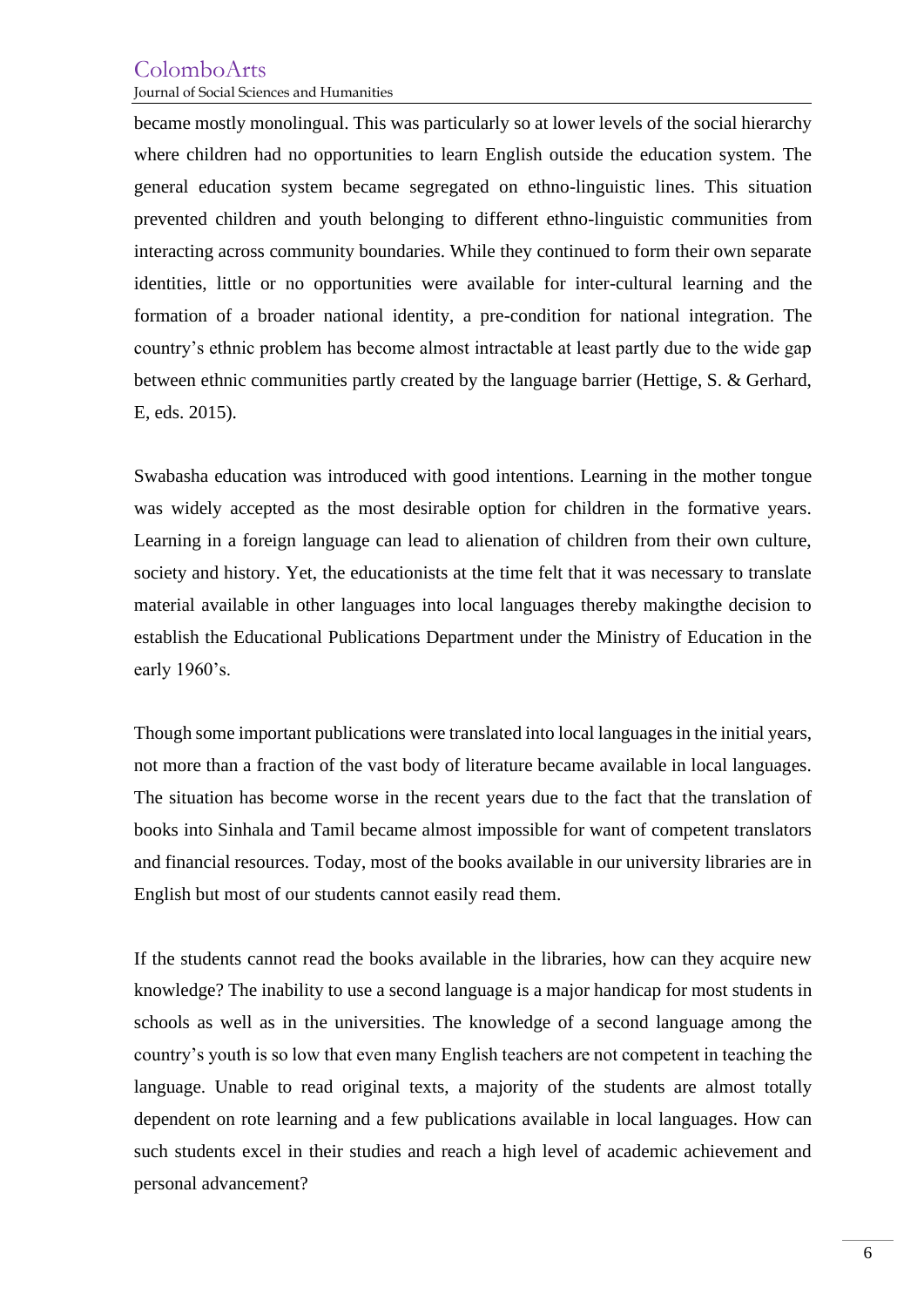#### **Education and Development:**

Development is an idea that has figured prominently in the social and political discourses in this country for many decades. Yet, when you closely examine the process of economic development, it becomes quite clear that it is not simply a technical process guided by experts, namely economists and planners but a much wider process of social, economic and environmental change guided by diverse ideas and interests in modern societies. This is an important and vast subject that cannot be discussed here for want of space but suffice is to say that it involves difficult choices that we have to make, based on objective facts or evidence emanating from lived both experience and empirical research as well as substantive values that we want to promote through the development process. Today, this truism has become obvious in this country and across the world, as is evident from the huge challenges that all human societies are facing due to mindless pursuit of unsustainable development and its consequences such as climate change, persisting and even growing global and local inequalities, environmental degradation and widespread natural disasters. But, unfortunately, the critical link between development on the one hand and social and environmental concerns on the other is often ignored by many policymakers in this country. Returning to the wider societal goals of education, it is necessary to recognize the fact that we are living at a time when economic and social development in the country demands highly competent professionals and skilled human resources. The fast-expanding service industries and technology-based production require employees with the ability to learn new skills rapidly. Access to information and knowledge available from internet-based sources depends largely on language skills. Have we been able to equip our younger generations with such linguistic skills? In spite of repeated appeals many people have made to authorities to address this issue without further delay, our leaders and educational authorities have continued to be silent on the matter. While it is urgent to develop and implement an effective national action plan with the support of experts, external agencies and others, the authorities seem to be preoccupied with procedural issues like school admissions and distribution of computers to schools, both of which can be easily delegated to officials in the relevant public institutions.

People in this country remember some of the past leaders who had a vision and the capacity to understand the policy options to address critical issues. But many politicians have just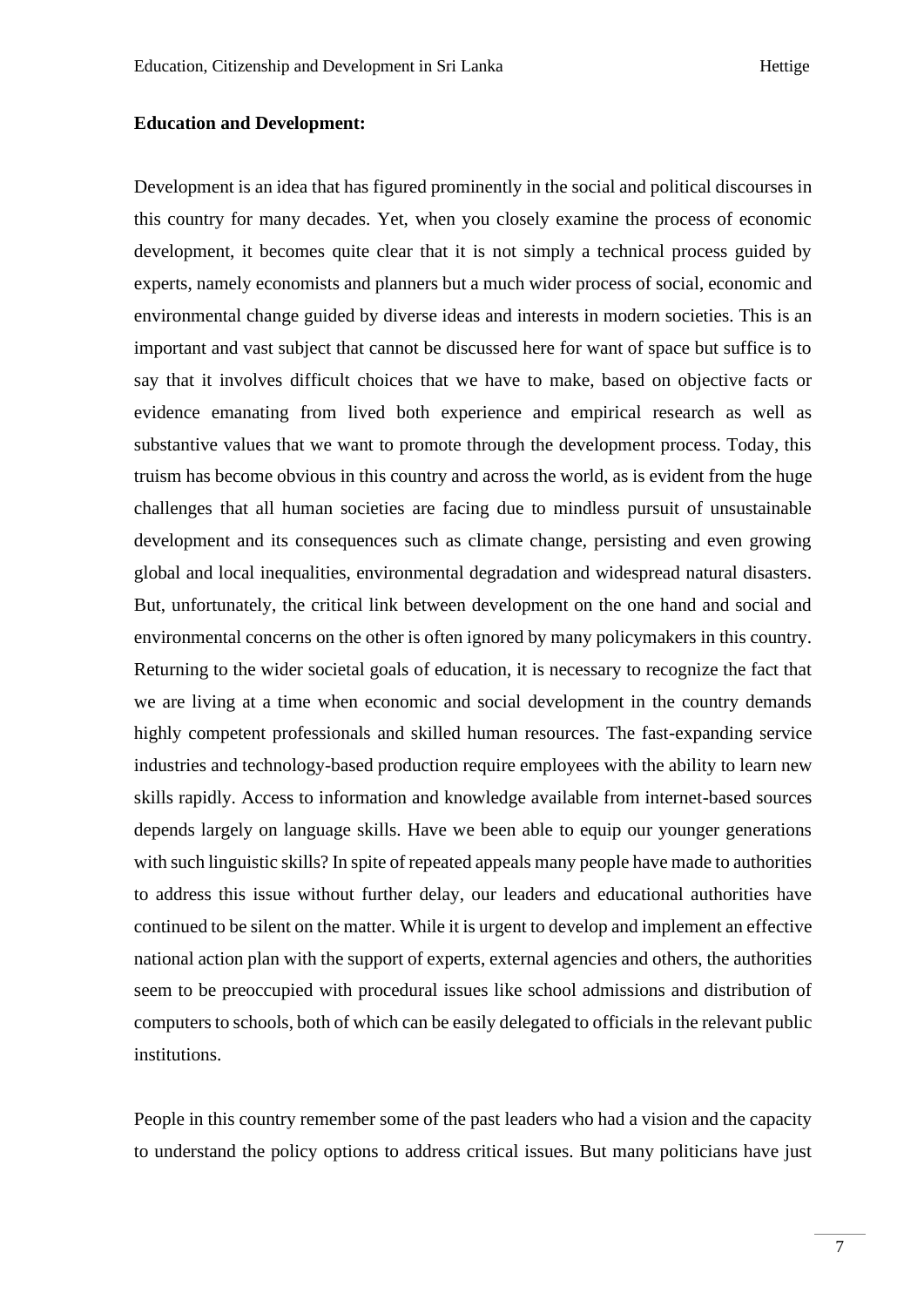## ColomboArts

Journal of Social Sciences and Humanities

come and gone in recent decades without making much of a contribution to national development and public welfare, let alone effectively addressing critical national issues.

As indicated above, the country's education system is beset with a number of serious structural and other problems. The language issue is one of them. Another is the 'persisting diploma disease' that prevents children from striving to acquire much needed skills and basic competencies. Growing inequalities within the education system over the last few decades have not only created grossly unequal educational opportunities but also a deep sense of marginalization and social injustice in the minds of adversely affected segments of the young population. As widely discussed and documented, frustrated and disillusioned youths belonging to different ethno-religious communities have joined violent, antisystemic political movements in recent decades, leading to widespread political violence, loss of many innocent lives and the destruction of economic resources (Hettige, S.1992a, 1992b).

The above and other related problems have far reaching consequences beyond the education system. It is unfortunate that we do not have many policy makers in the country who are capable of comprehending the complexity of the issues and the need to resolve them in a rational manner by implementing evidence-based policies, within a reasonable period of time . The result is the perpetuation of a defective education system, not only adversely affecting the life chances of generations of children and youth but also contributing to a range of social, economic, cultural, political and environmental problems. This is what the citizens of Sri Lanka have witnessed in the country for many years.

### **Conclusion:**

In this essay, an attempt has been made to look at some of the interconnections across education, citizenship and development in Sri Lanka in the light of the country's recent experience with respect to educational development, formation of citizenship and the process of economic and social development. As is well known, there is a vast social science research literature on the three broad areas touched on in this essay but no attempt has been made here to give a review of this vast body of writings for want of space. What has been attempted here is to show that education, national identity formation and development are so interconnected and interdependent that issues in one domain cannot be dealt in isolation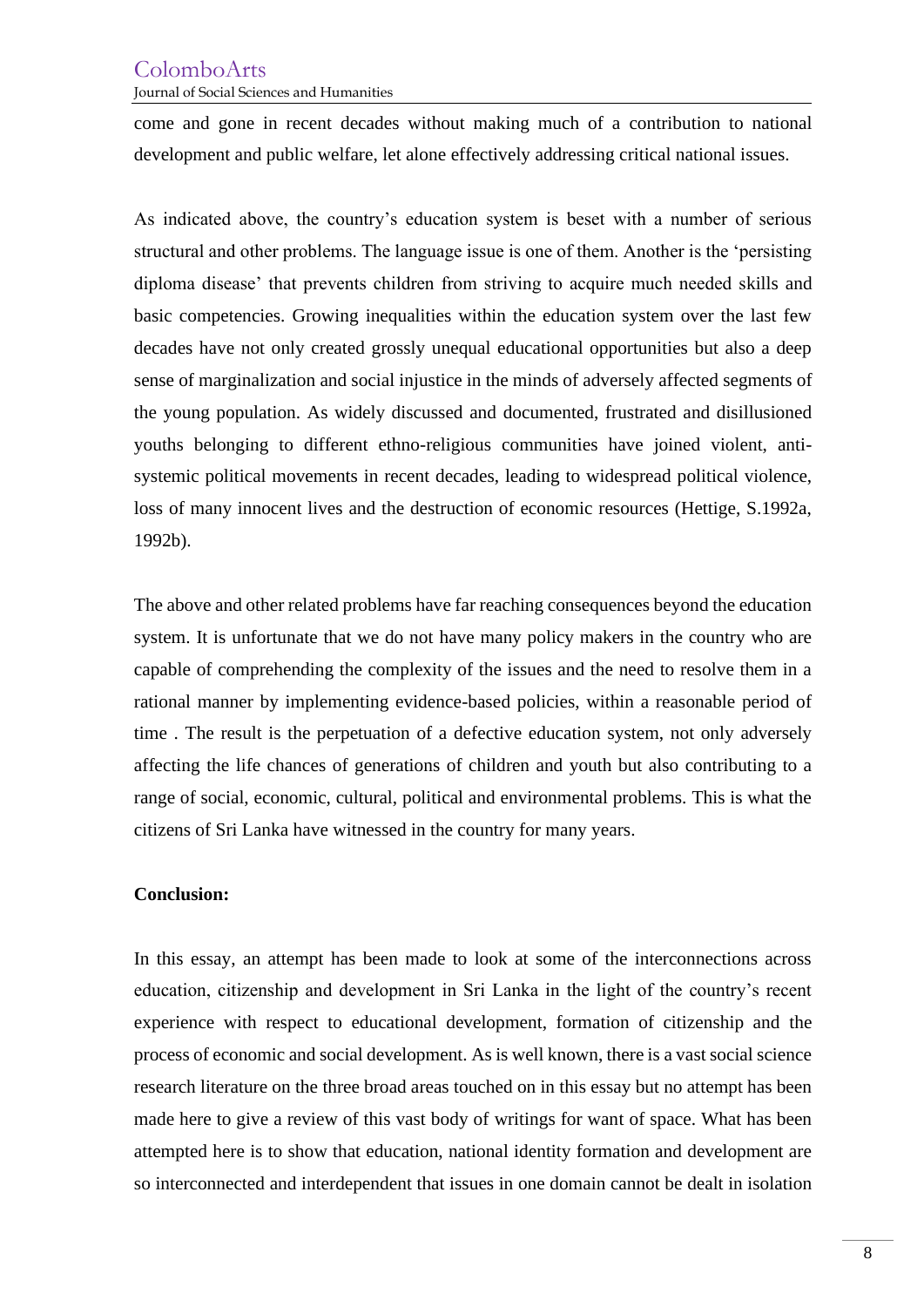of the issues in the others. Hence, emphasizing the need for a holistic and integrated approach to education, national integration and socio-economic development.

### **References:**

- Anas, M.U.M. and Wickramasinghe, S.I., 2010. Brain Drain of the Scientific Community of Developing Countries: the case of Sri Lanka. Science and Public Policy, 37(5), 381-388.
- Dewey, J. 1916. Democracy and Education: An Introduction to the Philosophy of Education, NY: Macmillan Company.
- Hettige, S.T. 1992a. Unrest or Revolt: Some aspects of youth unrest in Sri Lanka, a collection of essays edited by the applicant, published by The German Cultural Institute, Colombo. (reprinted in 1996).
- Social Harmony and Social Progress in a Plural Society, 1992b. 33rd Bandaranaike Memorial Lecture, Colombo, published in Law and Society Review. Vol. III, No. 50.
- Economic Liberalization, Changing Opportunity Structures and Ethnic Conflict in Sri Lanka, Winslow, D. and Woost, M. (eds.), 2003. Economy, Culture and Civil War in Sri Lanka, Bloomington, Indiana University Press.
- Modernization, Education and Social Justice in Sri Lanka. In: K.Kumara and J. Oesterheld, ed. 2007. Education and Social Change in South Asia. New Delhi: Orient Longman, 393-407.
- Building Citizenship in Sri Lanka: The Dynamics of State-Action and Ethnic Conflicts in Bhattacharya, et. al. (eds.), 2011. The Politics of Citizenship, Identity and the State in South Asia, Delhi: Samskriti Publishers.
- Youth and Education in Sri Lanka. In: S.T. Hettige , E. Graner and H. Amarasuriya, ed. 2014. Youth and Social Transformation in Sri Lanka. Colombo; SPARC/FES.
- Governance, Conflict and Development in South Asia, 2015a. Delhi; Sage Publications, coedited with Eva Gerhard, University of Bielefeld, Germany.

Towards a Sane Society, a collection of essays, 2015b. Nugegoda: Sarasavi Publishers.

Janeksela, G.M., 2012. The Value of a Liberal Arts Education. Academic Exchange Quarterly, 16(4).